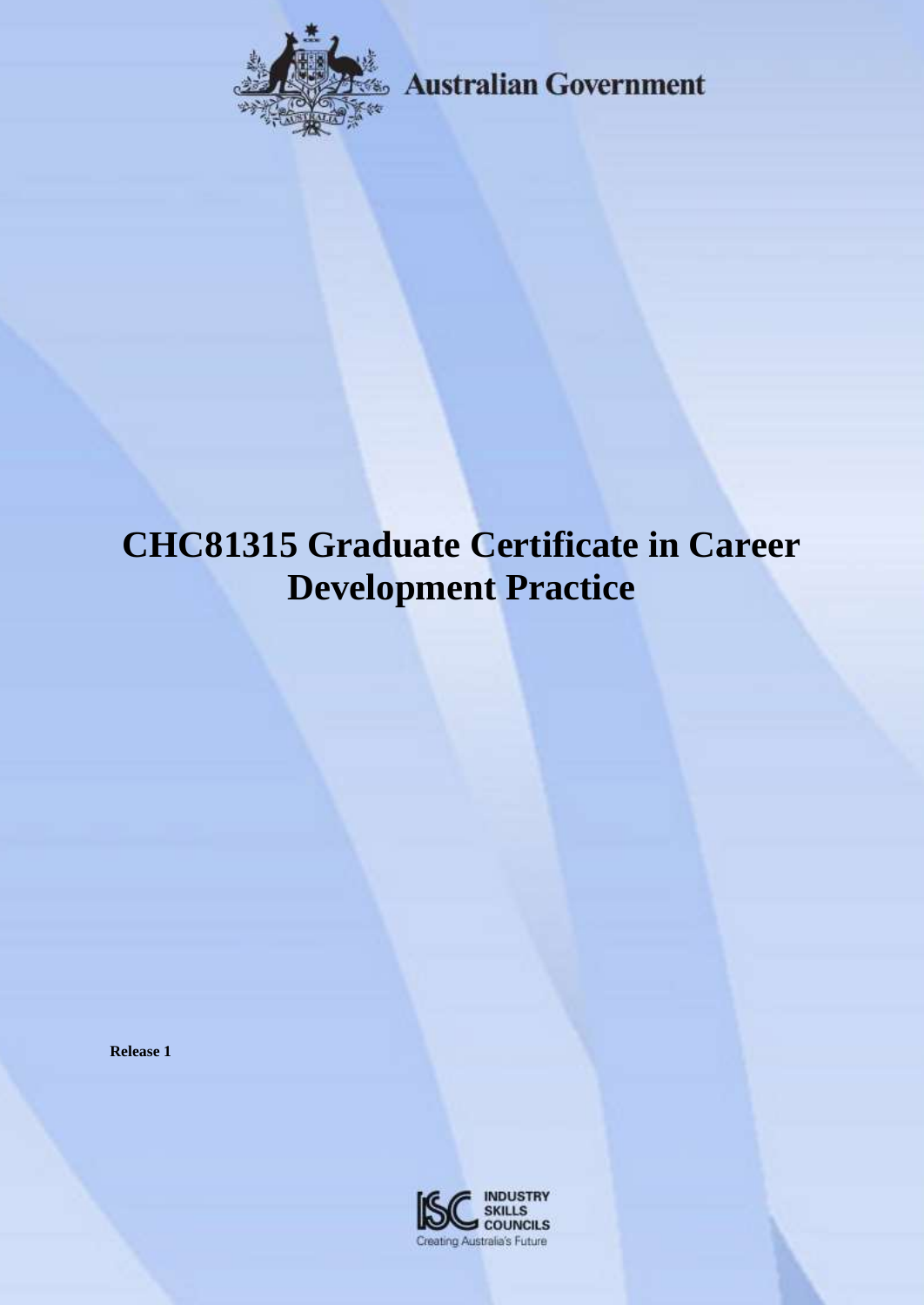### **CHC81315 Graduate Certificate in Career Development Practice**

| Release | Comments                                                                                                                                                    |
|---------|-------------------------------------------------------------------------------------------------------------------------------------------------------------|
| Release | This version was released in CHC Community Services Training Package release<br>3.0 and meets the requirements of the 2012 Standards for Training Packages. |
|         | Change in packaging rules<br>Significant changes to core units                                                                                              |
|         | Supersedes CHC70308                                                                                                                                         |

#### **Modification History**

#### **Qualification Description**

This qualification reflects the role of career development practitioners. Practitioners at this level make high level, independent, complex judgements in the context of providing guidance in career development. Their role involves the full responsibility and accountability for all aspects of their work. Practitioners may work independently or in larger service organisations.

*No licensing, legislative, regulatory or certification requirements apply to this qualification at the time of publication.*

#### **Entry Requirements**

This qualification is open to individuals who hold:

• a qualification at diploma level or higher in a discipline related to career development or counselling work

or

• significant previous experience working in a job role involving the self directed application of knowledge with substantial depth in some areas and the exercise of independent judgement and decision making.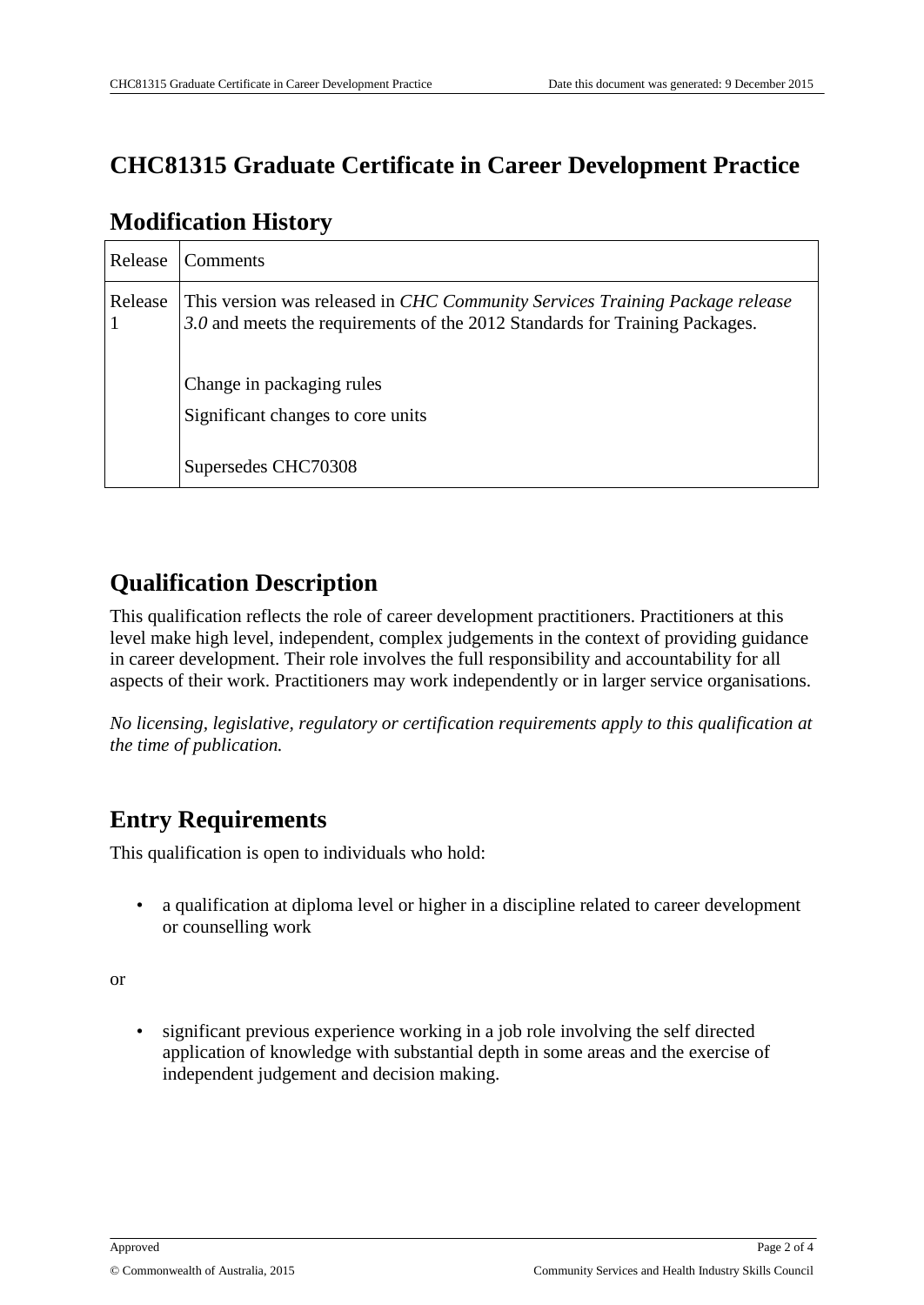#### **Packaging Rules**

Total number of units  $= 7$ 

- 5 core units
- 2 elective units, consisting of:
	- up to 2 units from the electives listed below, any endorsed Training Package or accredited course – these units must be relevant to the work outcome.

All electives chosen must contribute to a valid, industry-supported vocational outcome.

| <b>Core units</b>     |                                                                    |
|-----------------------|--------------------------------------------------------------------|
| CHCECD011             | Manage quality in career development practice                      |
| BSBLED807             | Establish career development services                              |
| BSBLED808             | Conduct a career development session                               |
| CHCPRP006             | Lead own professional development                                  |
| CHCLEG003             | Manage legal and ethical compliance                                |
| <b>Elective units</b> |                                                                    |
|                       |                                                                    |
| CHCCCS004             | Assess coexisting needs                                            |
| CHCCSL002             | Apply specialist interpersonal and counselling interview skills    |
| CHCDIV003             | Manage and promote diversity                                       |
| CHCPRP004             | Promote and represent the service                                  |
| BSBINM601             | Manage knowledge and information                                   |
| BSBLED805             | Plan and implement a mentoring program                             |
| BSBLED806             | Plan and implement a coaching strategy                             |
| BSBLED809             | Identify and communicate trends in career development              |
| BSBLDR803             | Develop and cultivate collaborative partnerships and relationships |
| TAEDES502A            | Design and develop learning resources                              |
| TAEDES402A            | Use training packages and accredited courses to meet client needs  |